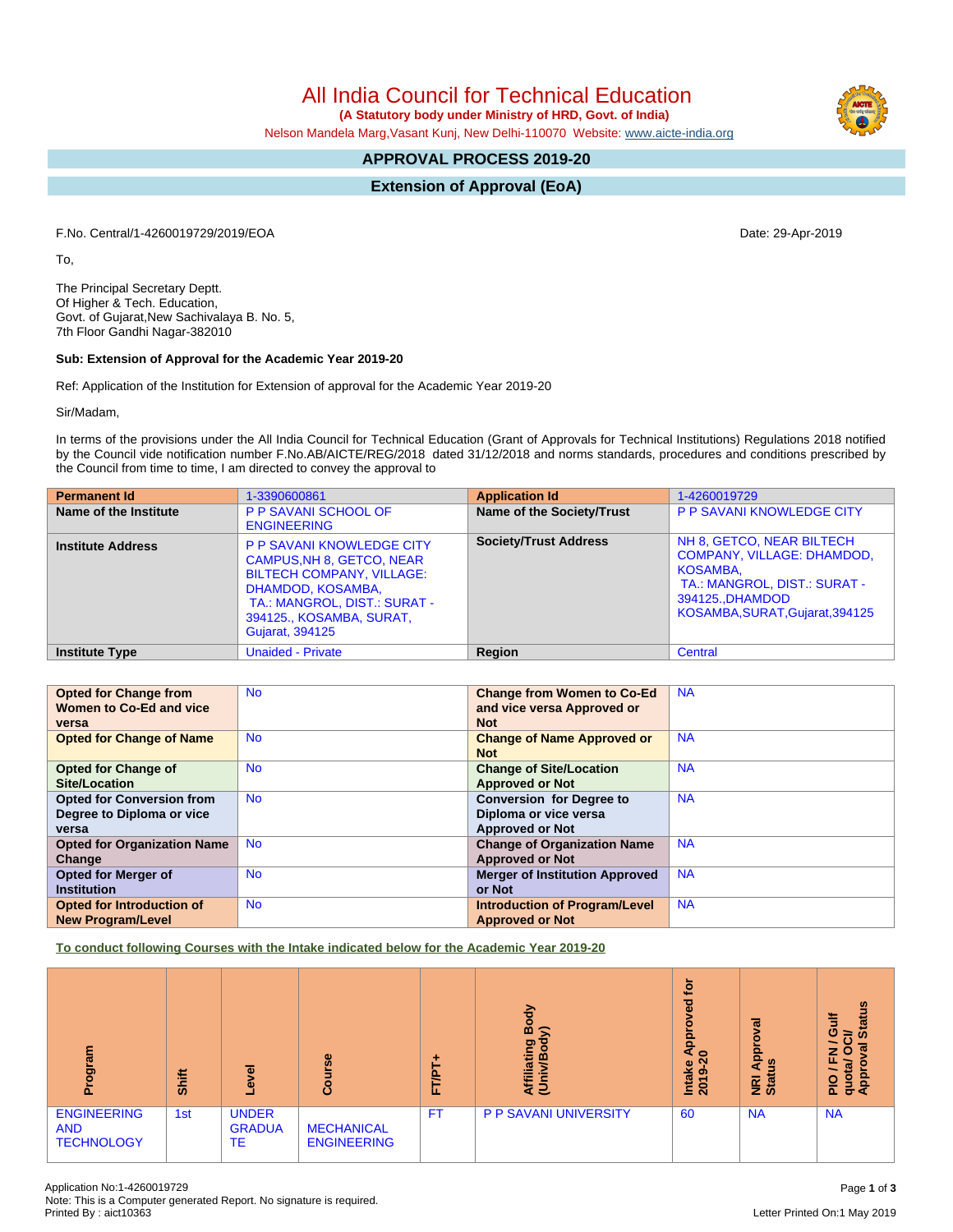| <b>ENGINEERING</b><br><b>AND</b><br><b>TECHNOLOGY</b> | 1st | <b>UNDER</b><br><b>GRADUA</b><br>ТE | <b>CIVIL</b><br><b>ENGINEERING</b>      | <b>FT</b> | <b>P P SAVANI UNIVERSITY</b> | 60 | <b>NA</b> | <b>NA</b> |
|-------------------------------------------------------|-----|-------------------------------------|-----------------------------------------|-----------|------------------------------|----|-----------|-----------|
| <b>ENGINEERING</b><br><b>AND</b><br><b>TECHNOLOGY</b> | 1st | <b>UNDER</b><br><b>GRADUA</b><br>ТE | <b>COMPUTER</b><br><b>ENGINEERING</b>   | <b>FT</b> | <b>P P SAVANI UNIVERSITY</b> | 60 | <b>NA</b> | <b>NA</b> |
| <b>ENGINEERING</b><br><b>AND</b><br><b>TECHNOLOGY</b> | 1st | <b>UNDER</b><br><b>GRADUA</b><br>ТE | <b>INFORMATION</b><br><b>TECHNOLOGY</b> | FT.       | <b>P P SAVANI UNIVERSITY</b> | 60 | <b>NA</b> | <b>NA</b> |
| <b>ENGINEERING</b><br><b>AND</b><br><b>TECHNOLOGY</b> | 1st | <b>UNDER</b><br><b>GRADUA</b><br>ТE | <b>TEXTILE</b><br><b>TECHNOLOGY</b>     | FT.       | <b>P P SAVANI UNIVERSITY</b> | 60 | <b>NA</b> | <b>NA</b> |

+FT –Full Time,PT-Part Time

In case of any differences in content in this Computer generated Extension of Approval Letter, the content/information as approved by the Executive Council / General Council as available on the record of AICTE shall be final and binding.

Strict compliance of Anti-Ragging Regulation: - Approval is subject to strict compliance of provisions made in AICTE Regulation notified vide F. No. 37- 3/Legal/AICTE/2009 dated July 1, 2009 for Prevention and Prohibition of Ragging in Technical Institutions. In case Institution fails to take adequate steps to Prevent Ragging or fails to act in accordance with AICTE Regulation or fails to punish perpetrators or incidents of Ragging, it will be liable to take any action as defined under clause 9(4) of the said Regulation.

#### **It is mandatory to comply all the essential requirements as given in APH 2019-20(appendix 6)**

NOTE: If the State Government / UT / DTE / DME has a reservation policy for admission in Technical Education Institutes and the same is applicable to Private & Self-financing Technical Institutions, then the State Government / UT/ DTE / DME shall ensure that 10 % of Reservation for EWS would be operational from the Academic year 2019-20 without affecting the percentage reservations of SC/ST/OBC/General . However, this would not be applicable in the case of Minority Institutions referred to the clause (1) of Article 30 of **Constitution of India.**

> **Prof. A.P Mittal Member Secretary, AICTE**

Copy to:

- **1. The Director Of Technical Education\*\*, Gujarat**
- **2. The Registrar\*\*,** P P Savani University
- **3. The Principal / Director,**

P P Savani School Of Engineering P P Savani Knowledge City Campus,Nh 8, Getco, Near Biltech Company, Village: Dhamdod, Kosamba, Ta.: Mangrol, Dist.: Surat - 394125., Kosamba,Surat, Gujarat,394125

## **4. The Secretary / Chairman,**

P P Savani Knowledge City Nh 8, Getco, Near Biltech Company, Village: Dhamdod, Kosamba, Ta.: Mangrol, Dist.: Surat - 394125.. Dhamdod Kosamba,Surat, Gujarat,394125

#### **5. The Regional Officer,**

All India Council for Technical Education